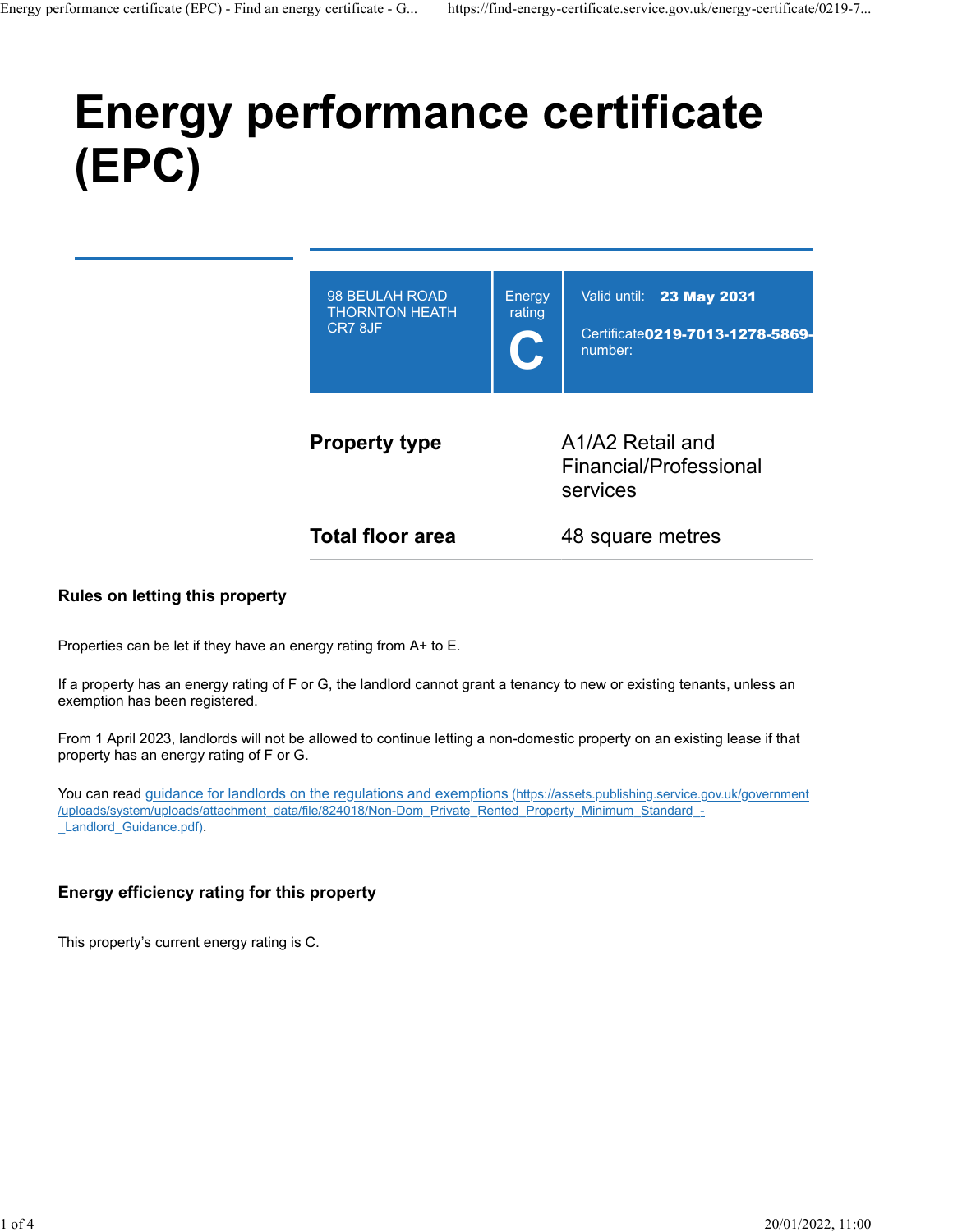Energy performance certificate (EPC) - Find an energy certificate - G... https://find-energy-certificate.service.gov.uk/energy-certificate/0219-7...



Properties are given a rating from A+ (most efficient) to G (least efficient).

Properties are also given a score. The larger the number, the more carbon dioxide (CO2) your property is likely to emit.

#### **How this property compares to others**

Properties similar to this one could have ratings:

# **If newly built 19 | A**

# **If typical of the existing stock** 55 | C

**Breakdown of this property's energy performance**

| <b>Main heating fuel</b>    | <b>Grid Supplied Electricity</b>       |
|-----------------------------|----------------------------------------|
| <b>Building environment</b> | <b>Heating and Natural Ventilation</b> |
| <b>Assessment level</b>     | 3                                      |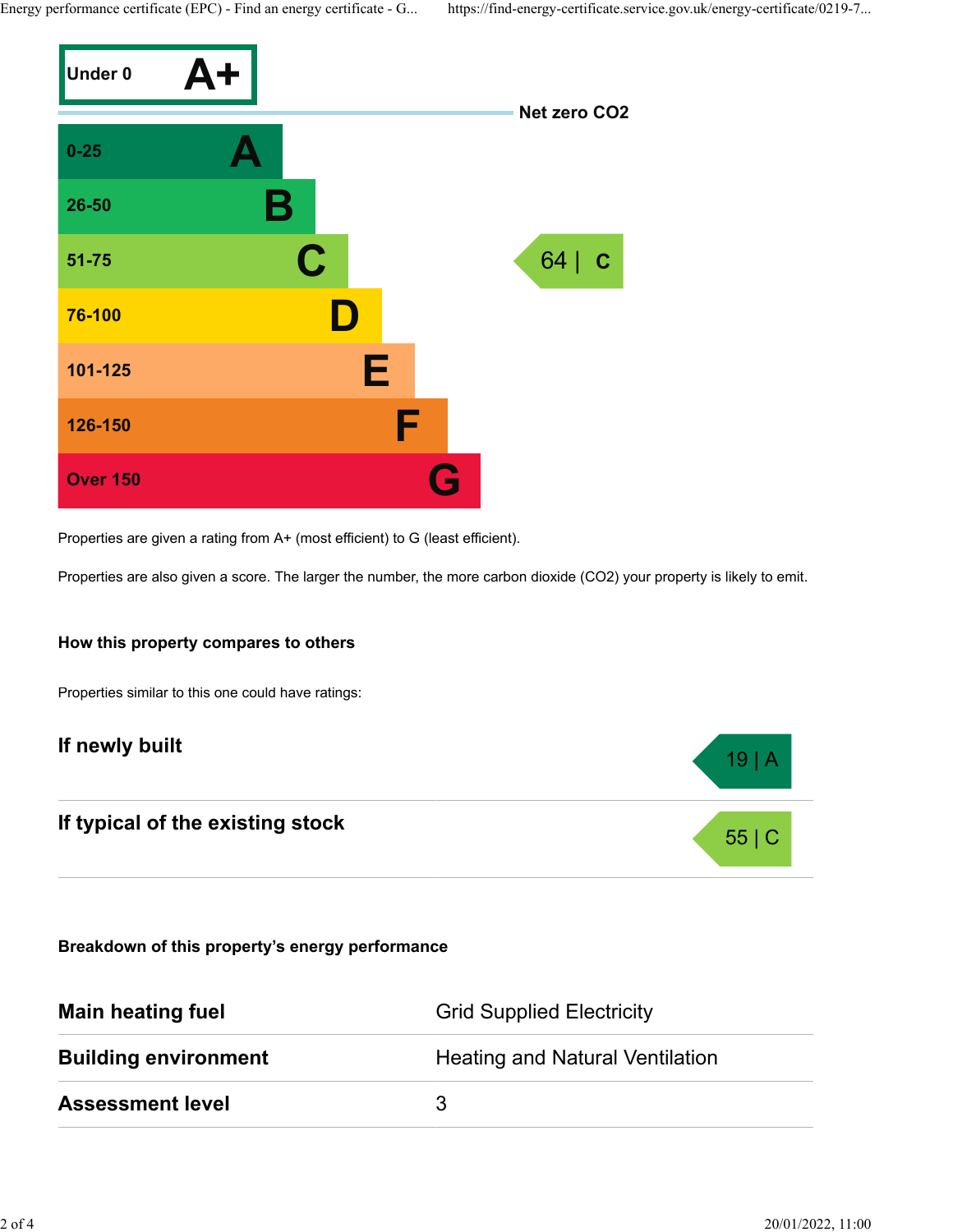#### **Building emission rate (kgCO2/m2 per year)** 114.03

**Primary energy use (kWh/m2 per year)**

What is primary energy use?

## **Recommendation report**

Guidance on improving the energy performance of this property can be found in the [recommendation report \(/energy-certificate/2234-8476-0158-8775-0025\).](https://find-energy-certificate.service.gov.uk/energy-certificate/2234-8476-0158-8775-0025)

675

### **Contacting the assessor and accreditation scheme**

This EPC was created by a qualified energy assessor.

If you are unhappy about your property's energy assessment or certificate, you can complain to the assessor directly.

If you are still unhappy after contacting the assessor, you should contact the assessor's accreditation scheme.

Accreditation schemes are appointed by the government to ensure that assessors are qualified to carry out EPC assessments.

## **Assessor contact details**

| Assessor's name  | Aaron Lewis           |
|------------------|-----------------------|
| <b>Telephone</b> | 02084587444           |
| Email            | aaron@staygreen50.com |

## **Accreditation scheme contact details**

| <b>Accreditation scheme</b> | <b>Quidos Limited</b> |
|-----------------------------|-----------------------|
| <b>Assessor ID</b>          | QUID203098            |
| <b>Telephone</b>            | 01225 667 570         |
| Email                       | info@quidos.co.uk     |